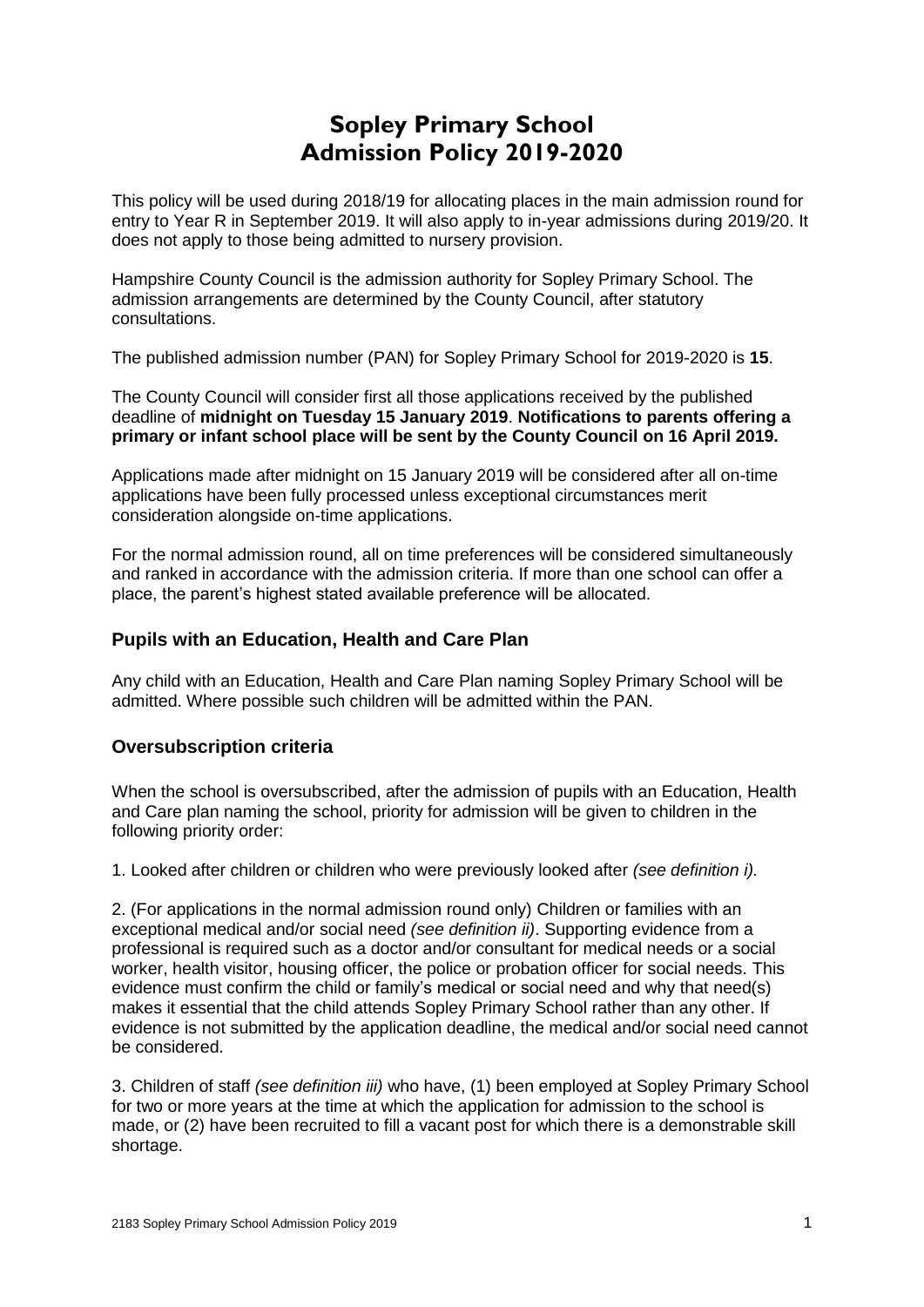4. Children living **in** the catchment area *(see definition iv)* of Sopley Primary School who at the time of application have a sibling *(see definition v)* on the roll of Sopley Primary School who will still be on roll at the time of admission. [See 7 for additional children who may be considered under this criterion.]

5. Other children living **in** the catchment area of Sopley Primary School*.*

6. Children living **out** of the catchment area who at the time of application have a sibling *(see definition v)* on the roll of Sopley Primary School who will still be on roll at the time of admission. [Where a sibling was allocated a place at the school in the normal admission round in a previous year because the child was displaced *(see definition vi)* from the catchment school for their address, the application will be considered under 4, above, subject to the siblings still living in the catchment area for the school from which they were displaced. In future normal admissions rounds a younger sibling will be considered to have been displaced where they were allocated a place at Sopley Primary School under this criterion as a consequence of their elder sibling's displacement and are still living in the catchment area for the school from which they were displaced].

7. Other children.

# *Definitions*

(i) Looked after children are defined as those who are (a) in the care of a local authority, or (b) being provided with accommodation by a local authority in the exercise of their social services functions (see the definition in section 22(1) of the Children Act 1989). Previously looked children are those who were previously looked after but immediately after being looked after became subject to an adoption order, child arrangements order, or special guardianship order. An adoption order is an order under section 46 of the Adoption and Children Act 2002 or section 12 of the Adoption Act 1976. Child arrangements orders are defined in section 8 of the Children Act 1989, as amended by section 12 of the Children and Families Act 2014. Child arrangements orders replace residence orders and any residence order in force prior to 22 April 2014 is deemed to be a child arrangements order. Section 14A of the Children Act 1989 defines a 'special guardianship order' as an order appointing one or more individuals to be a child's special guardian (or special guardians).

(ii) Applicants will only be considered under this criterion if on the application form (online or paper) they have ticked the appropriate box explicitly indicating that they wish for their application to be considered under medical / social need. 'Medical need' does not include mild medical conditions, such as asthma or allergies. 'Social need' does not include a parent's wish that a child attends the school because of a child's aptitude or ability or because their friends attend the school or because of routine child minding arrangements. Priority will be given to those children whose evidence establishes that they have a demonstrable and significant need to attend a particular school. Equally this priority will apply to children whose evidence establishes that their parents'/guardians' physical or mental health or social needs mean that they have a demonstrable and significant need to attend a particular school. Evidence must confirm the circumstances of the case and must set out why the child should attend a particular school and why no other school could meet the child's needs. Providing evidence does not guarantee that a child will be given priority at a particular school and in each case a decision will be made based on the merits of the case and whether the evidence demonstrates that a placement should be made at one particular school above any other.

(iii) 'Staff' includes all those on the payroll of the school. 'Children of staff' refers to situations where the staff member is the natural parent, the legal guardian or a resident step parent.

(iv) A map of Sopley Primary School's catchment area is available on the school's details page of the Hampshire County Council website [www.hants.gov.uk/educationandlearning/findaschool.](http://www.hants.gov.uk/educationandlearning/findaschool)

(v) 'Sibling' refers to brother or sister, half brother or half sister, adoptive brother or adoptive sister, foster brother or sister, step brother or step sister living as one family unit at the same address. It will also be applied to situations where a full, half or adopted brother or sister are living at separate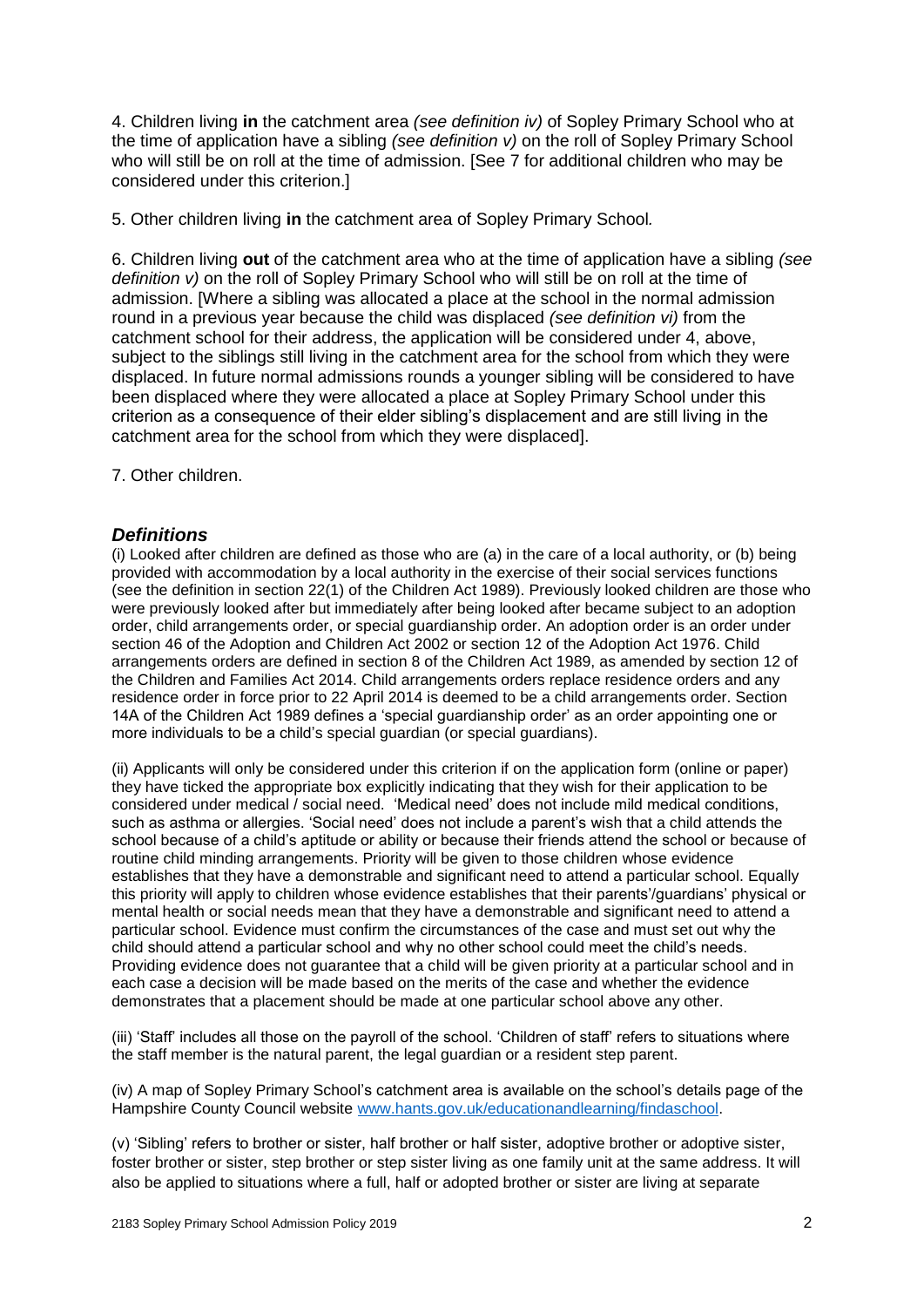addresses. Categories 4 and 6 include children who at the time of application have a sibling for whom the offer of a place at the preferred school has been accepted, even if the sibling is not yet attending.

(vi) 'Displaced' refers to a child who was refused a place at the catchment school in the normal admissions round having named it in the application and was not offered a higher named preference school.

#### **Tie-breaker**

If the school is oversubscribed from within any of the above categories, straight line distance will be used to prioritise applications; applicants living nearer the school have priority. Distances will be measured from the Ordnance Survey home address point to the school address point using Hampshire County Council's Geographic Information Systems (GIS). Distances to multiple dwellings will give priority to the ground floor over the first floor and so on. On individual floors, distances will be measured to the stairs leading to the communal entrance. Where two or more applicants are equidistant, random allocation will be used to allocate the place. An explanation of the random allocation procedure is available on the County website.

# **Additional Information**

#### **Permanent Residence**

The child's permanent residence is where they live, normally including weekends and during school holidays as well as during the week, and should be used for the application. The permanent address of children who spend part of their week with one parent and part with the other, at different addresses, will be the address at which they spend most of their time.

#### **Multiple births**

Where a twin or child from a multiple birth is admitted to a school under this policy then any further twin or child of the same multiple birth will be admitted, if the parents so wish, even though this may raise the number in the year group above the school's PAN.

#### **Fair Access placements by the local authority**

Outside the normal admission round, it may sometimes be necessary for a pupil to be placed by the local authority, or a local placement panel acting on behalf of the authority, in a particular school even if there is a waiting list for admission. Such placements will be made in accordance with Hampshire County Council's Fair Access Protocol. The Protocol is based on legislation and government guidance.

#### **Waiting lists**

When all available places have been allocated, waiting lists will be operated by schools on behalf of the local authority. Any places that become available will be offered to the child at the top of the list at that time. The waiting list is ordered according to the criteria of the admission policy with no account being taken of the length of time on the waiting list or any priority order expressed as part of the main admission round. Fair Access admissions and school closure arrangements will take priority over the waiting list.

The waiting list will be reviewed and revised –

- each time a child is added to, or removed from, the waiting list;
- when a child's changed circumstances affect their priority;